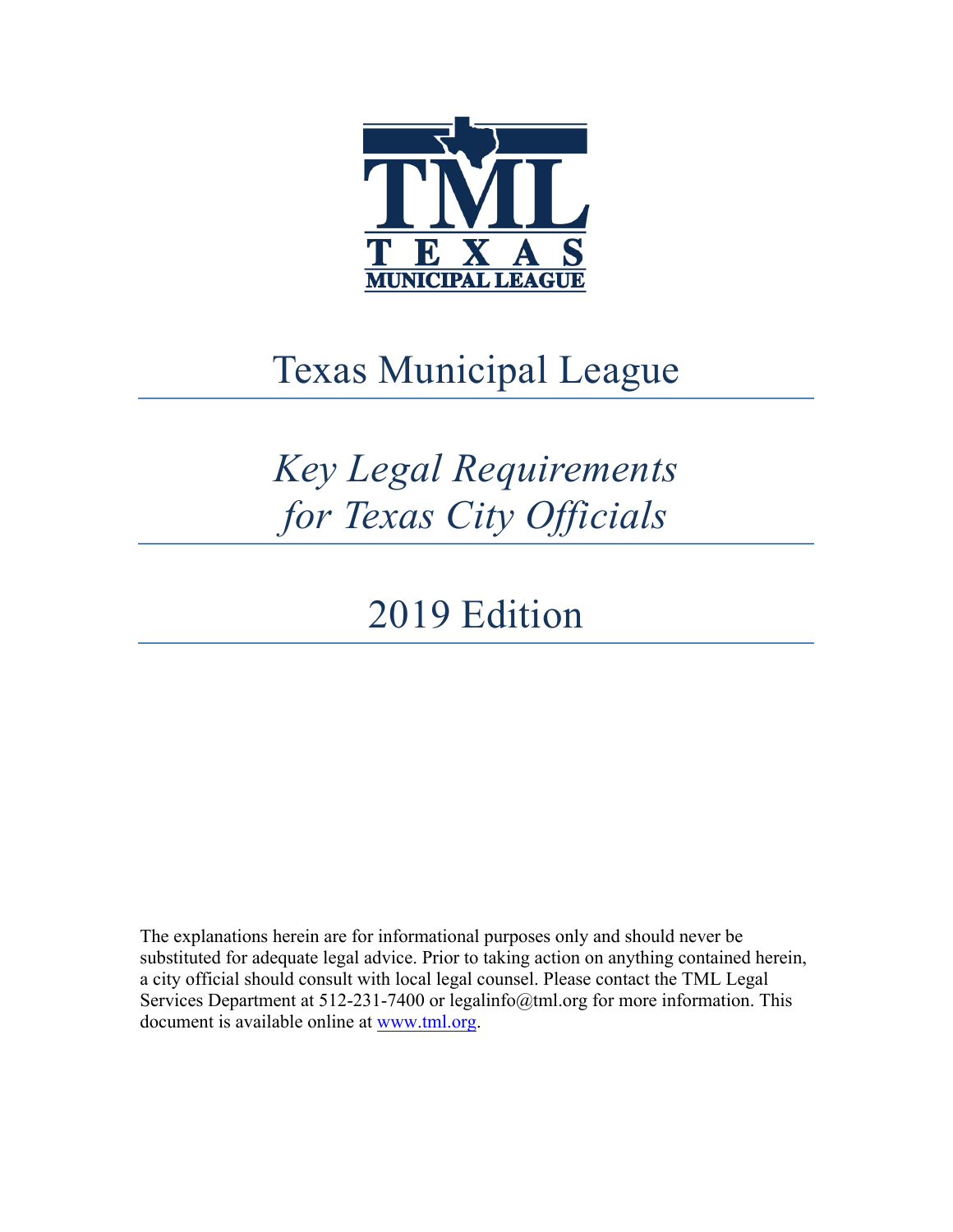## **Open Government Training**

Each elected or appointed member of a governmental body must take at least one hour of training in both the Open Meetings Act and the Public Information Act. For more information, please visit the attorney general's website at www.texasattorneygeneral.gov.

## **Texas Open Meetings Act (TOMA)**

**Definition of "meeting":** A meeting occurs any time a quorum of the city council discusses public business that is within the city council's jurisdiction, regardless of the location or means of communication (e.g., phone, in person, email).

**General rule:** Every regular, special, or called meeting of the city council and most boards and commissions (depending on membership and authority) must be open to the public.

**Exception:** TOMA does not apply to purely social gatherings, conventions and workshops, ceremonial events, press conferences, or candidate forums, so long as any discussion of city business is incidental to the purpose of the gathering, and no action is taken.

**Exception:** A city may use an online message board that is viewable by the public for city councilmembers to discuss city business. The message board must meet several criteria provided for in TOMA.

**Exception**: Statutorily authorized executive or "closed" sessions, including deliberations concerning: (1) purchase or lease of real property; (2) consultation with attorney; (3) personnel matters; (4) economic development; (5) certain homeland security matters; and (6) certain cyber-security matters.

To hold an executive session, the governing body must first convene in open session, identify which issues will be discussed in executive session, and cite the applicable exception. All final actions, decisions, or votes must be made in an open meeting.

**Agenda:** A governmental body must post an agenda that includes the date, hour, place, and subject of each meeting. The agenda must be posted on a bulletin board at city hall in a place readily accessible to the public at all times for at least 72 hours before the meeting. In addition, for cities that have an Internet website, the city must post the city council's agenda 72 hours before the meeting on that website.

**Records of meetings:** Cities must keep written minutes or recordings of all open meetings, and a certified agenda or recording of executive/closed meetings, except for closed consultations with an attorney. The minutes must state the subject and indicate each vote, decision, or other action taken, and a city that has a website must post the approved minutes on that website.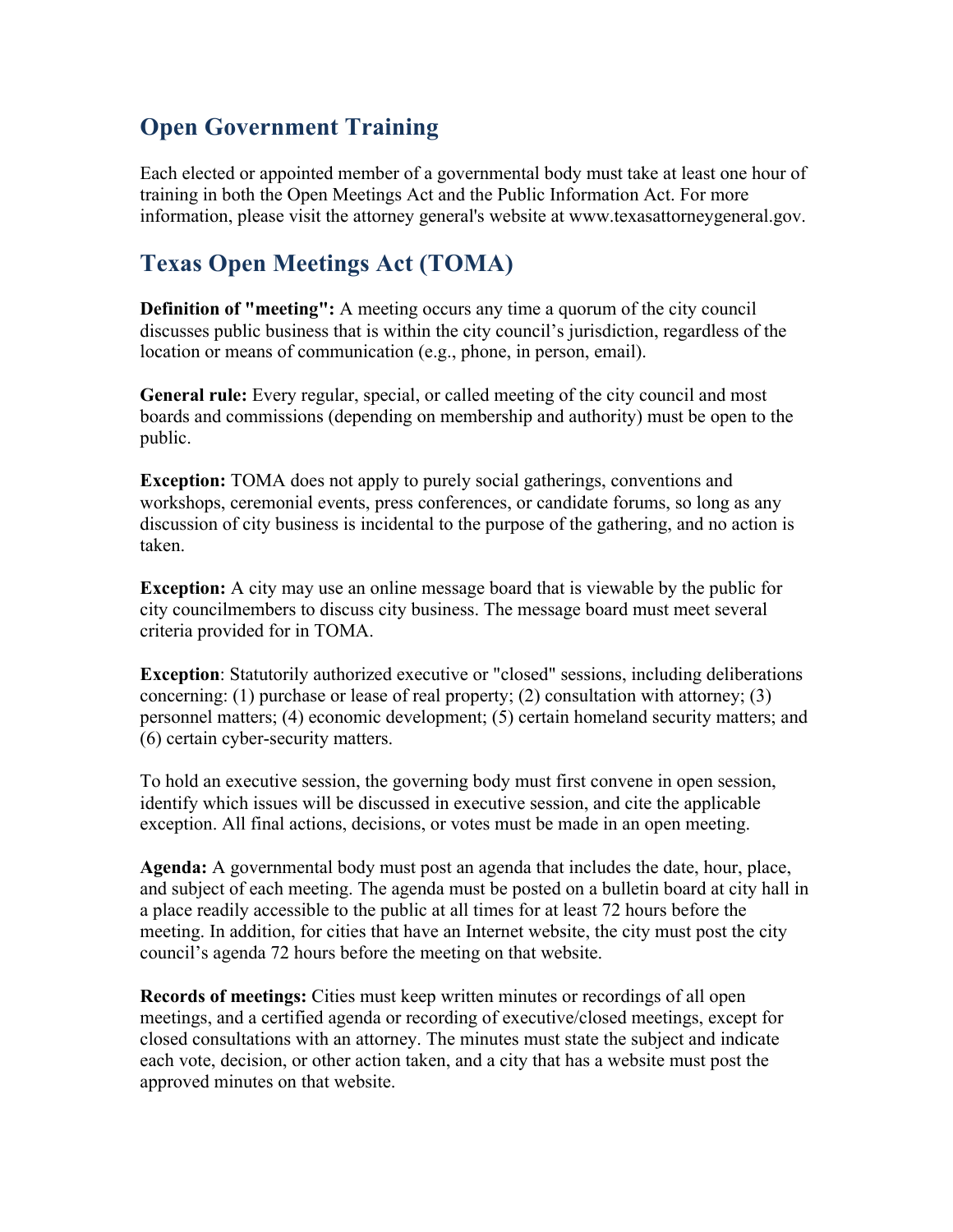Minutes and recording of an open meeting are public records, while certified agendas and recording of a closed meeting are confidential and cannot be released to the public except by court order.

**Penalties:** Penalties for violating the TOMA range from having the action voided to the imposition of fines and incarceration. Any action taken in violation is voidable and may be reversed in a civil lawsuit. There are four criminal provisions under the TOMA, including:

- (1) Knowingly engaging in a series of communications of less than a quorum of members discussing city business that will ultimately be deliberated by a quorum of members;
- (2) Calling or participating in an impermissible closed meeting;
- (3) Participating in an executive session without a certified agenda or recording; and
- (4) Disclosing a certified agenda or recording to a member of the public.

## **Texas Public Information Act (PIA)**

**Definition of "public information":** Public information includes any information that is collected, assembled, or maintained by or for a governmental entity (including information held by an individual officer or employee in the transaction of official business), regardless of the format.

**General rule:** Most information held by a city (or a city official or employee) is presumed to be public information and must be released pursuant to a written request.

**Procedure:** Any member of the public may request information in writing. A city official is prohibited from inquiring into the requestor's motives, and is generally limited to:

- (1) Releasing the information as quickly as is practicable, but generally not later than ten business days following the request; or
- (2) Requesting an opinion from the Texas attorney general's office within ten business days of the request as to whether the information may be withheld.

**Penalties:** Penalties for violating the PIA range from a civil lawsuit against the city or a city official to the imposition of fines and incarceration.

There are three general criminal provisions under the PIA, including:

- (1) Refusing to provide public information;
- (2) Providing confidential information; and
- (3) Destroying government information improperly.

### **Ethics**

#### **Chapter 171 – Conflicts of Interest**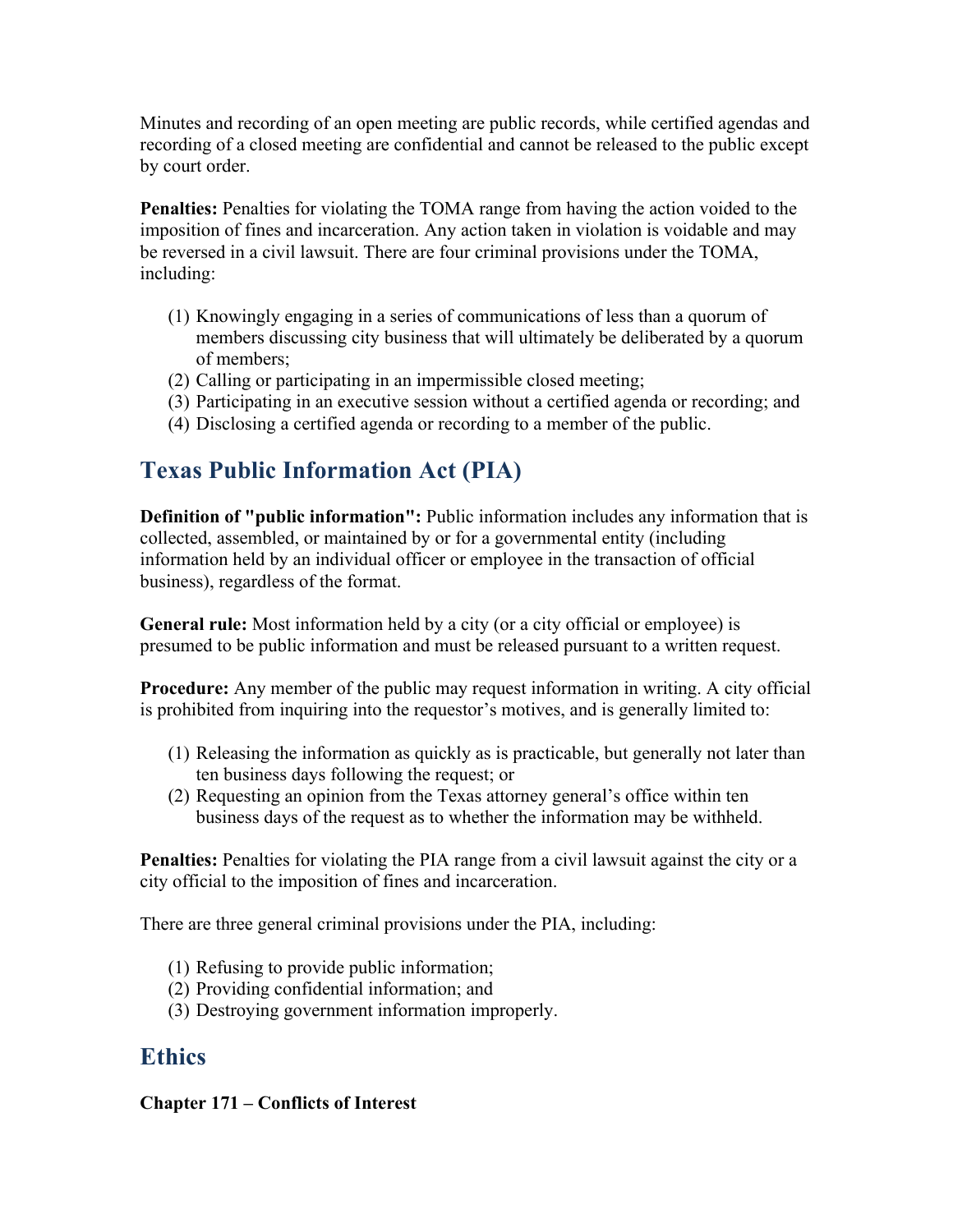**Definition of "conflict of interest":** A local public official has a conflict of interest in a matter if any action on the matter would involve a business entity or real property in which the official has a substantial interest, and action on the matter would confer an economic benefit on the official.

**General rule:** If a local public official has a substantial interest in a business entity or real property, the official must file an affidavit with the city secretary stating the interest and abstain from any participation or vote on the matter. A local public official is considered to have a substantial interest if a close relative has such an interest.

**Exception:** If a local public official has a conflict of interest and files an affidavit, the official is not required to abstain from further participation or a vote on the matter if a majority of the members of the governing body also have a conflict of interest and file an affidavit.

**Penalties:** Penalties for violating the conflict of interest provisions range from having the action voided to the imposition of fines and incarceration.

#### **Chapter 176 – Conflicts Disclosure**

**General rule:** Local Government Code Chapter 176 requires that mayors, councilmembers, and certain other executive city officers and agents file a "conflicts disclosure statement" with a city's records administrator within seven days of becoming aware of any of the following situations:

- A city officer or the officer's family member has an employment or business relationship that results in taxable income of more than \$2,500 in the preceding 12 months with a person who has contracted with or is considering contracting with the city ("vendor").
- A city officer or the officer's family member receives and accepts one or more gifts with an aggregate value of \$100 in the preceding 12 months from a vendor.
- A city officer has a family relationship with a vendor.

The chapter also requires a vendor to file a "conflict of interest questionnaire" if the vendor has a business relationship with the city and an employment or other relationship with an officer or officer's family members, has given a gift to either, or has a family relationship with a city officer. The conflicts disclosure statement and the conflict of interest questionnaire are created by the Texas Ethics Commission and are available online at www.ethics.state.tx.us.

**Penalties:** An officer who knowingly fails to file the statement commits either a class A, B, or C misdemeanor, depending on the amount of the contract.

#### **Chapter 553 – Conflicts Disclosure**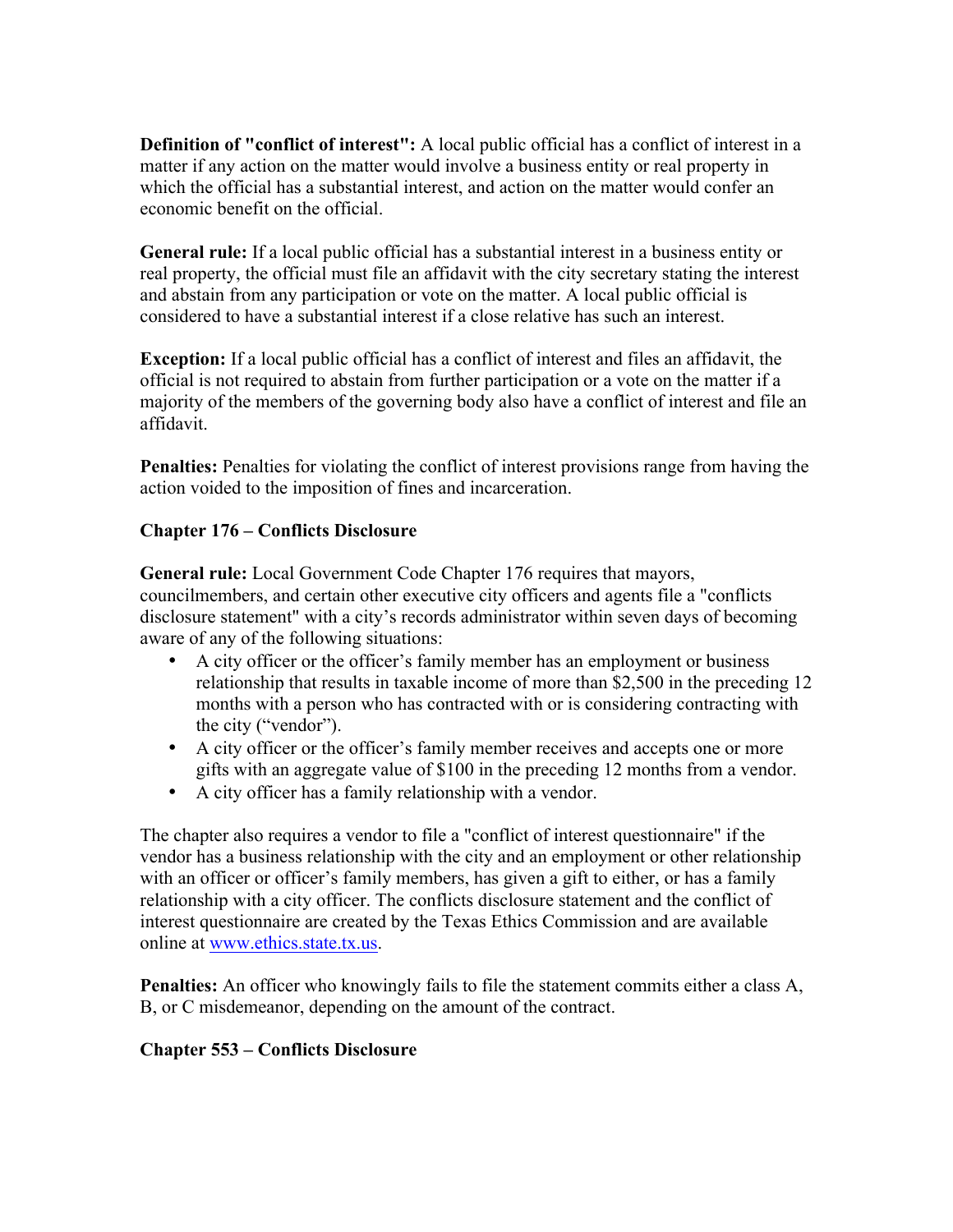**General Rule:** Government Code Chapter 553 requires a "public servant" who has a legal or equitable interest in property that is to be acquired with public funds to file an affidavit within ten days before the date on which the property is to be acquired by purchase or condemnation. Chapter 553 applies to the acquisition of both real property (e.g., land) and personal property (e.g., a vehicle). In addition, Chapter 553 seems to apply even when the property is to be acquired by a governmental entity with which the public servant is not affiliated. The affidavit must be filed with the county clerk of the county in which the public servant resides as well as the county clerk of each county in which the property is located.

**Penalties:** A person who fails to file the required affidavit is presumed to have committed a Class A misdemeanor offense if the person had actual notice of the acquisition or intended acquisition of the property. A Class A misdemeanor is punishable by a fine not to exceed \$4,000, confinement in jail for a term not to exceed one year, or both.

### **Nepotism**

**Definition of "nepotism":** Nepotism is the appointment or employment of a close relative of a city's "final hiring authority (the city council or city manager, depending on the form of government)" to a paid position with the city.

**General rule:** A public official, acting alone or as a member of a governing body, generally may not appoint a close relative to a paid position, regardless of the relative's merit. In addition, a person may not continue to be employed by a city if a close relative is elected to the city council, unless he or she falls under an exception.

**Exception:** If the employee has been continuously employed by the city for a certain period of time, an employee may remain employed by the city if a close relative is elected to city council.

**Exception:** The nepotism statute does not apply to cities with fewer than 200 people.

**Penalties:** Penalties for violating the nepotism provisions include a fine and immediate removal from office.

## **Dual Office Holding/ Incompatibility**

**Definition of "dual office holding" and general rule:** The Texas Constitution generally prohibits one person from holding more than one paid public office.

**Definition of "incompatibility" and general rule:** Texas law prohibits one person from holding two public offices, regardless of whether one or both offices are paid, if one position might impose its policies on the other or subject it to control in some other way. There are three types of incompatibility: